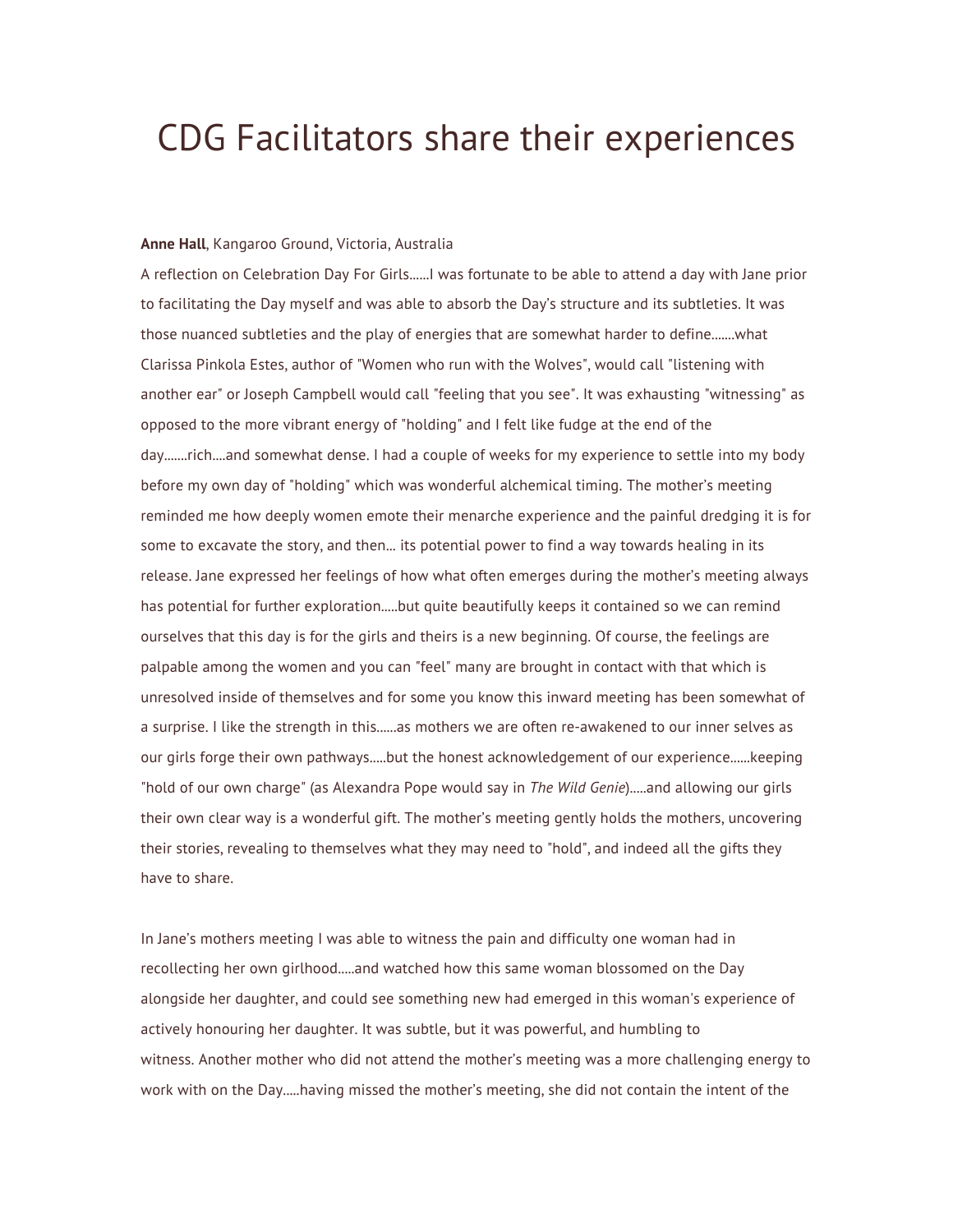day within her, and needed more guidance, and indeed understanding and personal holding. It was good that she had come with her dear daughter but it re-enforced the importance of the mother's meeting and its purpose.

So, I held strongly to two main intentions for facilitating my mother's meeting. The first was the fabulous question Jane puts forth to the group..."tell me a little about your daughter, how does she feel about the coming day, how are you feeling, what are your hopes for the day, and what are your questions?".......oh how the mothers love love love the opportunity to talk about their child and it is in their response to this open question that we learn almost all we need to know in preparation for the day. I found that after a general "comfort" opener, this question and everyone's chance to speak gave rise to all that I needed to convey to them about the day......and I soaked in what I needed to know about them. The second was the telling of their menarche story. Oh my, you can feel the mood change......three energy shifts here I think 1. when you tell them that's what we're going to do 2. when they're sharing their stories 3. when it's over and some of them are sharing with the larger group. What happens in those minutes is profound and I feel has great impact to what may happen on the Day with the girls. It is here that realisations come to light and we can set our intention for the Day......it is a healing for us, an honouring of ourselves, a celebration yes indeed for mothers too, but foremost and most importantly.....the Day is for the girls! All the rest is "housekeeping" so to speak.

I let the mothers know this was my first holding of a Celebration Day but reassured them that the Day was designed by Jane who has honed it over many many years.......and in our prior communications had alerted them to Jane's website. There was a strength in being able to allow women to see that this work has been drawn upon by another woman who has pioneered these Days for years now and this work is blossoming and growing......not just here in Vic, but in other States....Kate, I told them you were holding a Day in WA, Jac in NSW, Mel here in Melb and even overseas......how wonderful that felt!

The Celebration Day.......I felt a nervous energy that I was attempting to calm......but I couldn't shake that feeling that I was bound to disappoint.....I stepped into my power circle Carla.....and relied on my yoga breathe......and before I knew it the Day was beginning. Setting an altar and quietly doing my own rituals was helpful and Jac, I wore the locket you made me in Jane's circle, trusting in its blessings. Having the mothers come and introduce their daughters is a wonderful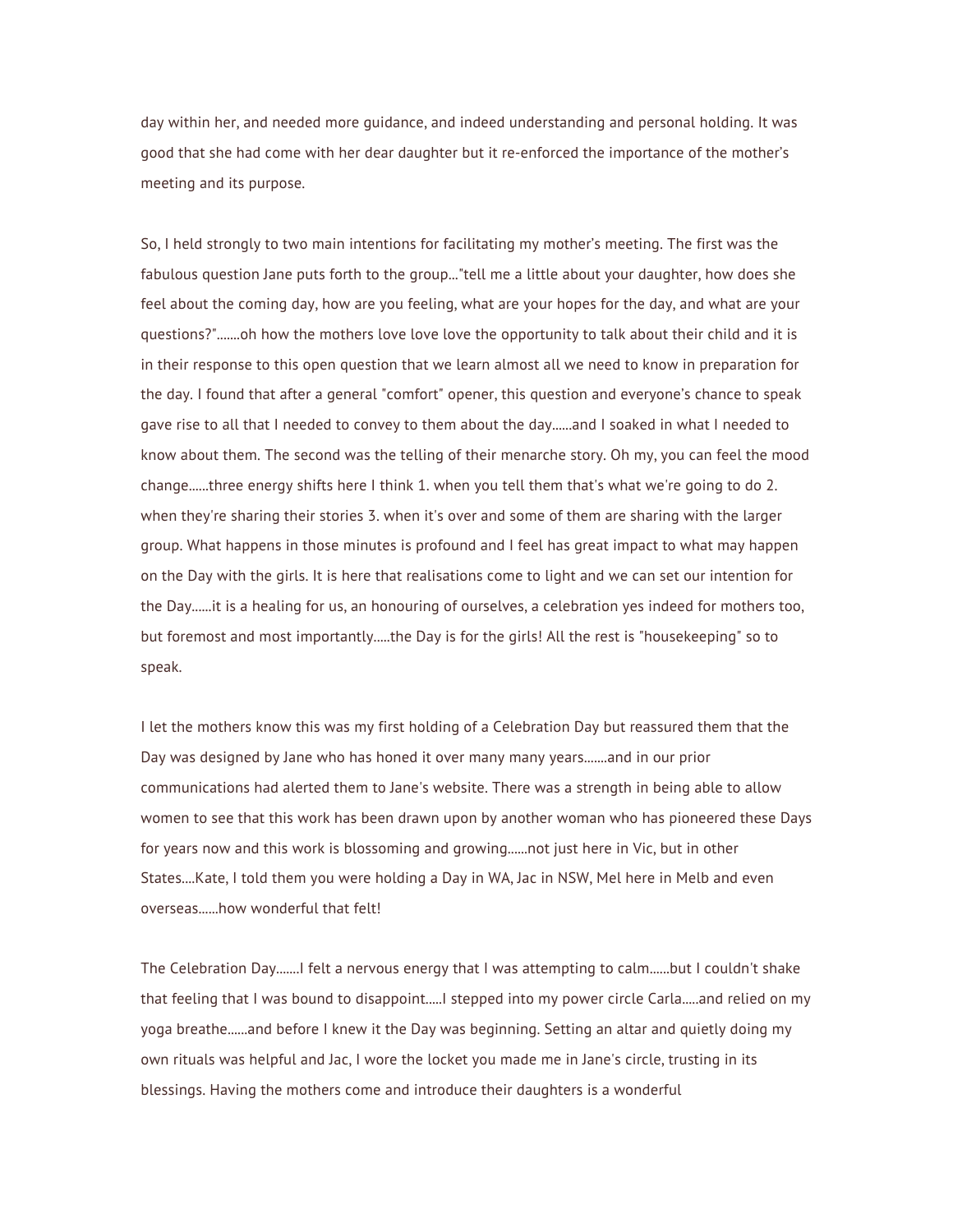beginning......symbolic and practical...... Even though I have gorgeous girls this age myself, I think I was unprepared for how delightful I found the group of girls to be! They touched a deep groove inside of me.......I felt my girl self very strongly.....and felt my strong mother self emerge to take her rightful place in holding the beautiful trusting maids in my care. We chatted about "pets" as we waited for all the girls to arrive.......there had been a guinea pig death and funeral which was helpful to keep a lively conversation going about the strange and wonderful and tragic ends of various pets.....Starting with the Menarche, Menstruation, and Menopause words is fab to get right to the point of why you're there.....and the girls were gorgeously groaning at the words and in the same instant desperately wanting to "have a go" at saying them and their meaning. This is what strikes me about this age group, they love the freedom to be vocally "OMG" about everything but at the same time enthusing about discussing it. The morning goes quick.....I loved the time alone with the girls......even as I think of it now, the word "precious" comes to mind. I felt all the information came out of their endless questions and we just kept flowing from their curiosity. The mandala, henna painting, tampon waterlogging (they love this!!!) were excellent backdrops to the information being shared. I know Jane treasures the written questions from the girls and to have those 10 pieces of paper filled with gorgeous clever funny poignant questions from those girls......so trusting, oh my, I'll be treasuring mine too! One of my questions, in delightfully creative spelling, asked "How old were you when you kissed a boy?" and another asked "When did you get your first period?" Answering questions leads to more questions and as with women, the girls swing from solemn regard to fits of giggles and back again.

I loved it when Jane tells the girls how their mums are bound to be quite excited upon return and asks them to care for them bringing them mindfully to the circle......I imitated this ploy and loved watching the girls expand as they owned the space, inviting their mothers in, and the energy works with the mothers, as they come respectfully into the circle.

This moment has the feel of an "occasion".....a "ceremonial" event within the Day......it sets a tone....another nuanced holding gently giving the Day its magical qualities. Lunch feasting then allows mothers to relax and soak in the vibe of their daughters who seem to have crossed some thresh-hold after the morning shared together. The girls energy gets big at lunch....they can spread their wings before resettling together. Upon re-gathering, you can sense the mothers have been waiting for this moment and what comes in their stories is so varied.....and I can only imagine what Jane has soaked in over her years of these Days.....it is a re-affirmation of the strength, courage,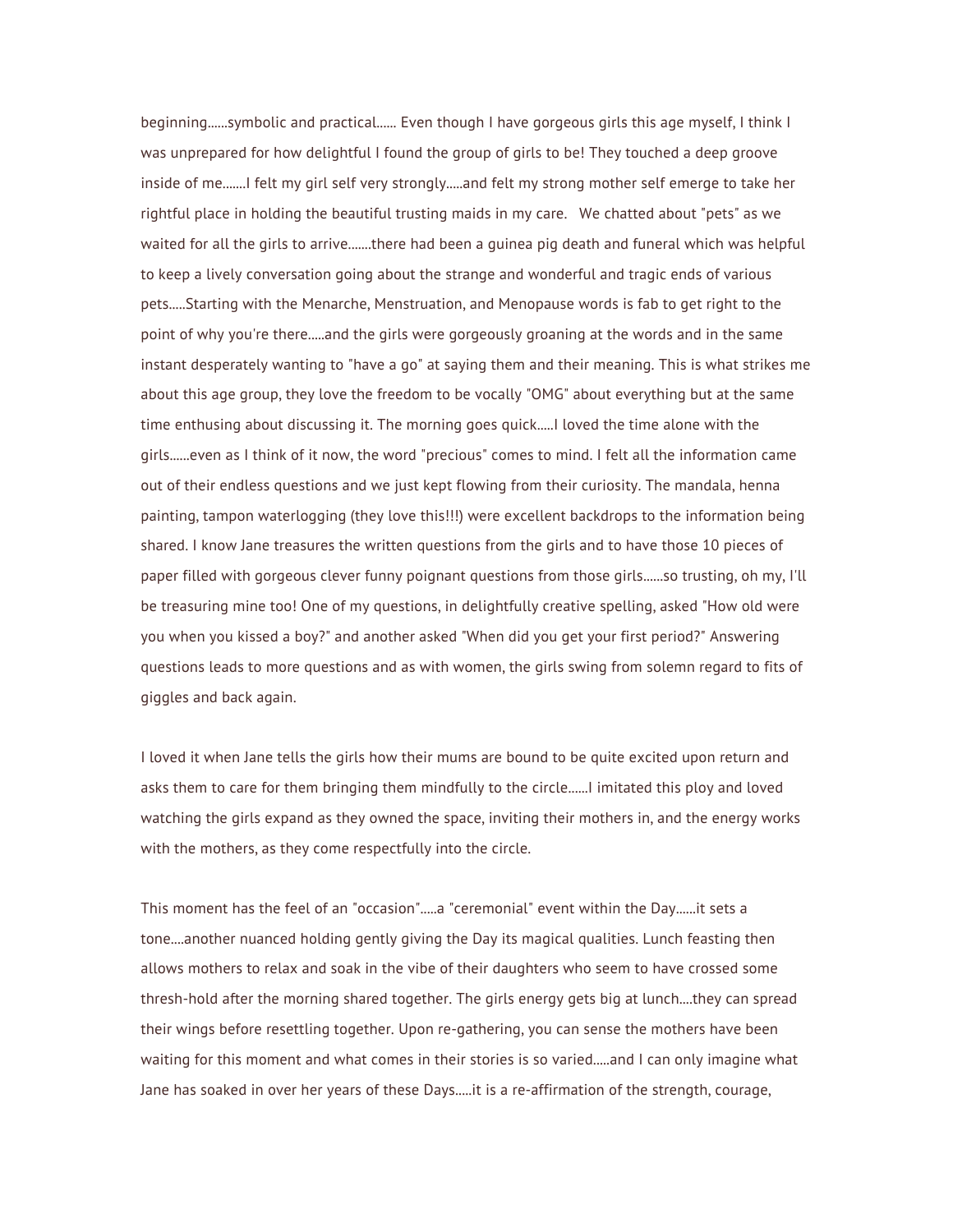humour that is Woman.

I had two women share Holocaust stories of grandmothers which were strong and moving.....and a fabulous lead into the Anne Frank quote. The menarche stories whilst lockets are sewn is another fabulous holding allowing a lightness to permeate the group, and watching the girls "wait' for their mothers turn tells me the import of this event.....it is a handing over.....it is initiation....for some it is a first hearing and for others it is an honouring of a story already told.....but to all, it's a marker of why we are here! By the time we are conducting the ceremonial bestowing of lockets containing blessings....an energy is truly humming within the circle.....and I can feel its pulse strongly. It is such a gentle and simple guise (perfect for maiden energy) but holds in it an unspoken statement, a fist in the air for girls and women everywhere. We will be honoured, our fertility, our bodies, ourselves will be celebrated. The gathering of the mandala grains and the blessing sent forth to all girls everywhere is a fitting ending......closing the ceremony and releasing the celebratory energy outwards....It felt very round and full at the end....I felt replete.....the Day was done!

I have contemplated my holding of this Day.....and there were things I forgot, timing slightly askew, and I definitely should have eaten and drank more water at lunch and chattered less.....things I've thought.....oh, I could have, should have.....but I know in my heart these things are unimportant, and I'll slip and slide within this Day with greater ease as I have more experiences of it. Mostly what I hold inside is the picture of those girls, and if nothing else, and I truly mean, if nothing else, I do imagine they drank in a positive feel about their femaleness, about the wonder of their body, and in that, I feel a gratitude and joy! That simple.....that powerful!

## **Sharon Weatherby**, Merseyside, UK

So here's my small part of "being the change we want to see" in feedback from my first CDFG. My group was my daughter, her best friend and mum (who is a very good friend of mine), so my challenge was to stay on track and not slide into everyday conversations!

My other concern was that my knowledge might be insufficient to keep the day flowing. I didn't need to worry though as the day flowed beautifully. I was surprised that the girls were interested and engaged to share discussions around cycles, seasons, ovulation, dance of hormones and pituitary gland etc, almonds and pears! vulva puppet and crochet uterus all before the mandala began. The girls retained the info about menarche, menstruation, menopause and concluded that " *If you want to have a baby the best time to try is during ovulation!"*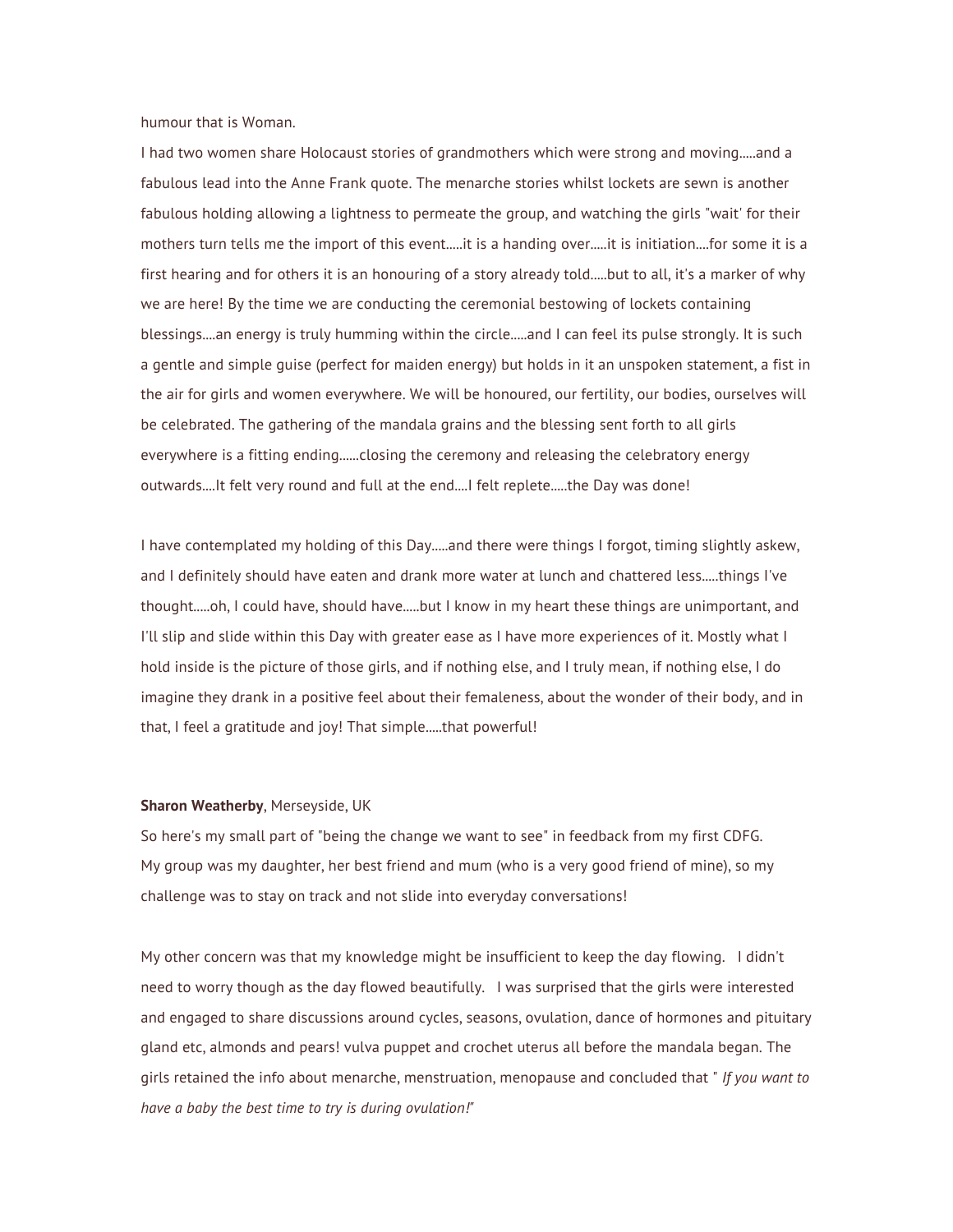I told them the story of the Red Tent whilst they did the mandala, and then read *Cycling to Grandmas House* to them. They loved that story, I could see the light bulbs turning on as they realized that they were about to embark on an awesome journey to becoming a woman and that they could choose how to celebrate this event, that they shared with all girls throughout the world and throughout time! When we talked about our menstrual abundance, and how the egg that becomes us was present in our mother, whilst she was in her mothers tum, Jess exclaimed " *So that means if we keep on going backwards it's like we were present in the 'original' woman, awesome!!"*

## Here's my daughters feedback:

The Celebration 4 Girls Day was upbeat and fun. I didn't know what to expect, so was nervous (even though it was my mum!) We were soon able to jump up and get involved in a wide range of activities. Everything from a crochet vagina to mandala patterns and henna tattoos!! Last year in science we covered the basics behind it which freaked me and my friend out!! But the Cd4g day was not like that as we learned about other cultures and their ways to celebrate the girls transitions. Throughout the day we laughed (a lot!!) I think all around the day was fun, a great experience and will help not just me, but all girls to understand that "it's a blessing, not a curse!!!" Natasha xxx

I felt really well supported by Jane's material. It was an absolute pleasure to facilitate this day, we made deep connections with ourselves and each other, and it was empowering and humbling at the same time when we shared our 'qualities,' the girls just basked in the sunlight of themselves. Hoping we all find our pathway to this work again soon, as it is so wanted and needed, we just need to show up!

#### **Jacintha Gunasekera**, Sydney, Australia

Hi everyone! Just to let you know that I've done my first CDG and it was a hit! I was pretty nervous (so much that I had a hypnotherapy session a few days prior!), especially that I didn't know enough and that I wouldn't be able to hold the space or the girl's/mum's interest and attention. And 10 girls! Holy moley! I wore the felt locket Anne made me on our weekend at Jane's, to harness all those good wishes we made. And it went so well. I stuck with Jane's format – the timing and activities went beautifully. The girl's had a great time and so did the mum's. There were a couple of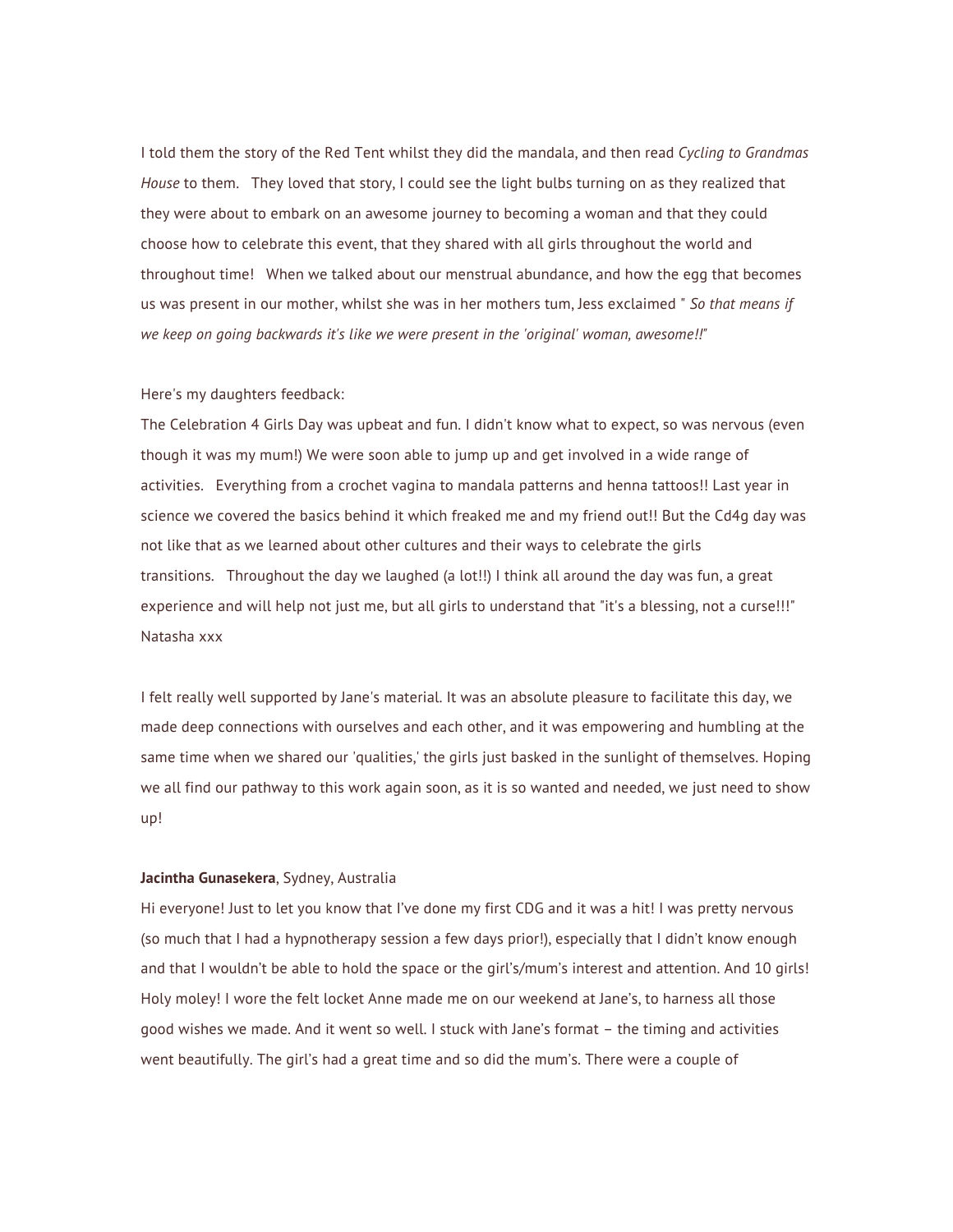challenging girls (with Asperger's and ADHD), and one girl who really didn't want to be there, but on the whole the activities truly keep the pace and interest going.

## **Sally Quinn**, Footscray, Victoria, Australia

It was a great day & process, and I have had some beautiful feedback. I have had lots of enquiries since then too, and will run another day in November.

Carolyn & I both learnt heaps & feel clear on things we can further develop in our approach & delivery. It was really special & valuable to work together … I'm in the process of writing a funding application to help subsidise the Day for these sorts of families.'

#### **Kate Waud**, Albany, West Australia

We had a beautiful Celebration Day on the  $10<sup>th</sup>$  August. It was a gorgeous group of mums and girls, I knew everyone and all the girls knew at least two other girls there – so although they were a little nervous at the start they quickly settled in.

I had a blast – I felt that I brought to the day my own flavour (lots of energy!) and felt I held the space more confidently than my first Celebration Day. We played a tampon and spoon relay – which the girls loved – during morning tea break and I received some great feed back from the girls without having to ask (they were more than happy to share!). After the first ten minutes I could see them all relaxing going to themselves 'ahhh this is what it's going to be like!' which was great they openly said how great it was to have someone like me (a positive third party) to talk to them about it. Even though most of them had my book (well before the Celebration Day) so they had all the information available to them, they really blossomed during the day – you could just see their confidence grow the more the day progressed.

I had some awesome feedback from the mums too – saying how the Day (and mothers evening) had made this process so much easier and they felt more empowered in their mother daughter relationship!! '

# **Sally Quinn**, Footscray, Victoria, Australia

Thanks for your message & support! I had a massive week at work leading up to the Day (not to mention the tiredness that the end of school term brings), which meant I didn't have the time to prepare as well as I wanted & was starting feel sickness coming on. So I was feeling like it would be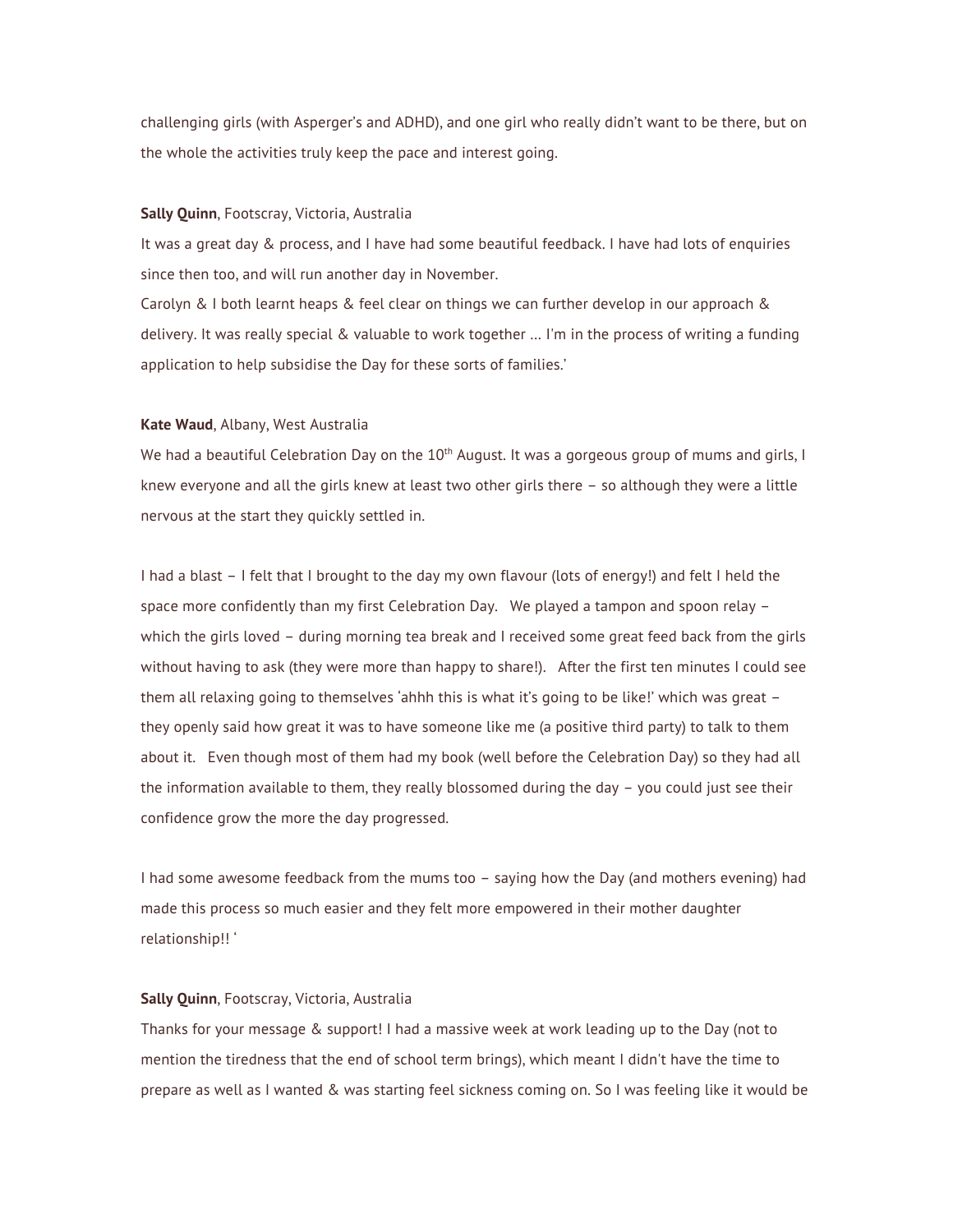a struggle & that I wouldn't be able to facilitate with the energy & clarity required.

But the amazing support & love I felt from the CDG community, gave me a peace and confidence that I could trust the process & myself enough for things to unfold in the way they were meant to.

The Day was a beautiful time of laughter, tears & discovery, and at the end no-one wanted to leave! Already the group are planning to have a reunion & are looking for ways to keep the support & sharing going. The group included a 2 mum family & 2 Somalian girls, which brought a richness in diversity & depth of care that is rare to see in a group who have just met!

I feel blessed to be part of it & feel like I'm growing in the role and my journey at the same time.

# **Anna Cole**, Lewes, UK

(after assisting at a CDG with Jane)

I loved our day together. It was truly one of the most moving and wonderful things I've ever been a part of. Definitely found my calling! Just got to build it now as more of a business ...

I could go on and on - I thought it was subtle, gentle, but strong, fun - pitched at just the right level, respectful but not over serious. Oodles of experience, care, good thinking and feeling has shaped a pearl of a workshop.

## **Dolores Rubio-Fernandez**, Ann Arbor, Michigan, US

(Dolores found a crochet set for fallopian tubes, ovaries, uterus, vagina and vulva, on Etsy for \$50 and made her own polymer uterus's)

'I had seven girls + Cassia (my daughter). It was quite fun for them to do the mandala, they got so much involved and worried to make it perfect that they were very chatty and it was hard for me to be heard! They also loved the experiments with tampons and sponges. I had prepared some words on cards and I ask them to work in groups to guess what they meant and slowly we managed to make sense to some very basic vocabulary like hormones, ovaries, show, fallopian tubes, pituitary gland... etc. They loved to learn about the show!! I put a show on for them dancing!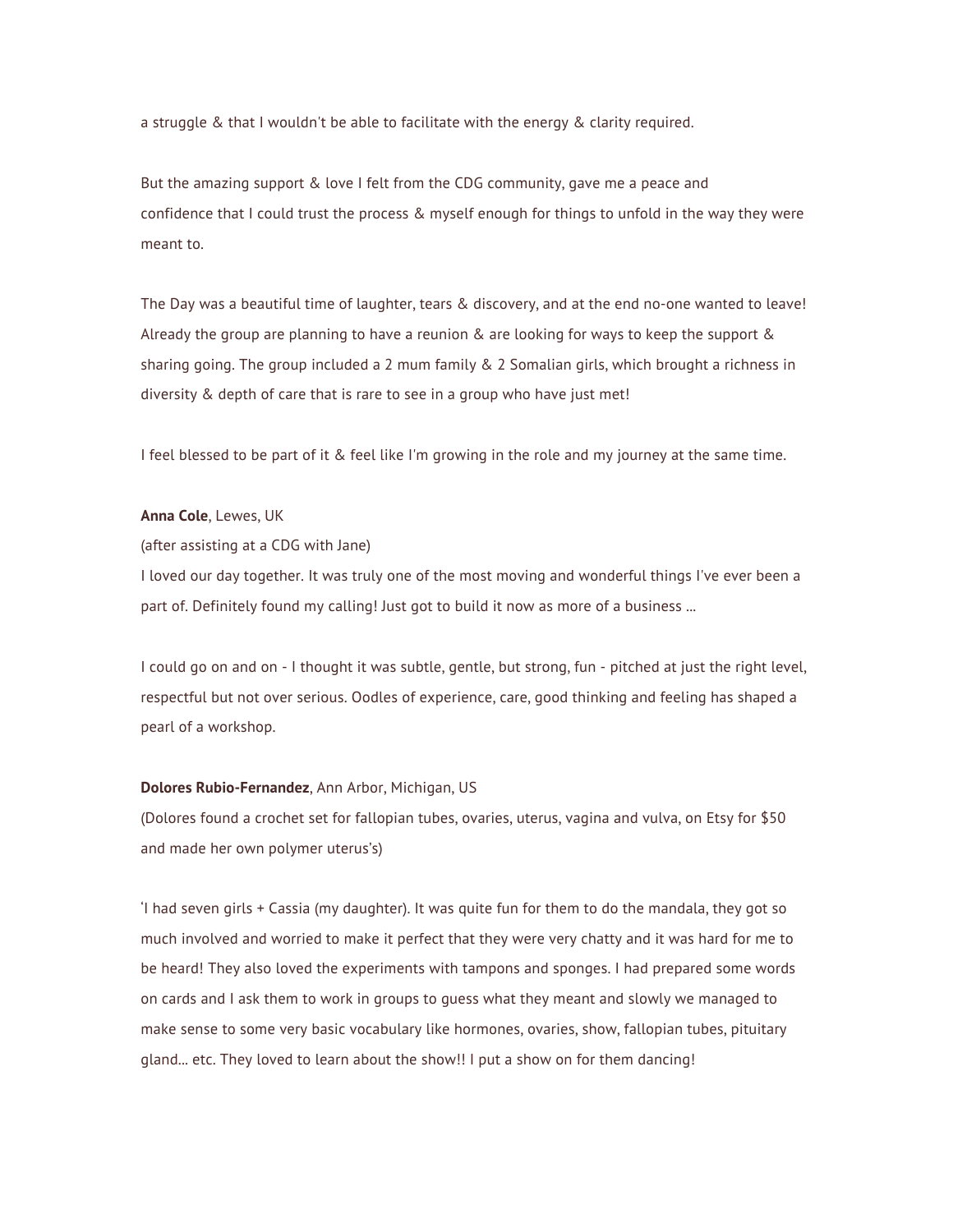The one thing that I think I transmitted really well and they got was: WE ARE CYCLIC LIKE NATURE AND IT IS ALL PERFECTLY NATURAL, NOTHING TO BE ASHAMED OF.

[And to her fellow trainees, and all of us, Dolores says: ]GO FOR IT!!! IT IS A VERY REWARDING AND CREATIVE WORK!!!'

#### **Anne Hall**, Kangaroo Ground, Victoria, Australia

I loved doing my CDG. I knew many of the mothers.....a couple have been long time members of my womens' circles.....I felt so so happy to be asked by them!!

It was a lovely Day and I "felt" it went swimmingly :) Knowing the mums helped form an intimacy so it was special. I took a few of my percussion instruments and the girls helped add "mood" to the fairy story adding sound effects :) It was ace! They were spellbound.… the koala cards made a big impact with this group and it led to quite a meaningful discussion amongst them. Some girls chose up to 4 cards to explain the complexity of their feelings. It was unexpected for me and a delight.

During the Day a little flying fox [bat] found her way into my box and I drove home with her. Found her when investigating the strange "rustle" coming from my boot. Drove her back up to Kangaroo Ground and looked up spiritual meaning of the flying fox and found it to be a connection between wisdom of the ancient past and connecting it to the present!! How's that! It was a lovely little gift at the day's end.

#### **Emily Stewart**, Bristol, UK

A little while ago I went to help run a menarche celebration for one of the girls who came to the CDG I ran in York last summer and it was so wonderful to see all the girls again. They were very shy during the day but when we all met again it was lovely to see how their confidence had grown, and to hear from their mums how they'd been talking and planning and excited about their own periods starting. I found the first day quite challenging because they had been so quiet, but seeing them all again was really reassuring that CDG still has a huge positive impact, even if it wasn't so obvious at the time!

## **Jules White**, Ballarat, Victoria, Australia

On the weekend just gone I held my first Celebration Day for Girls in Mansfield.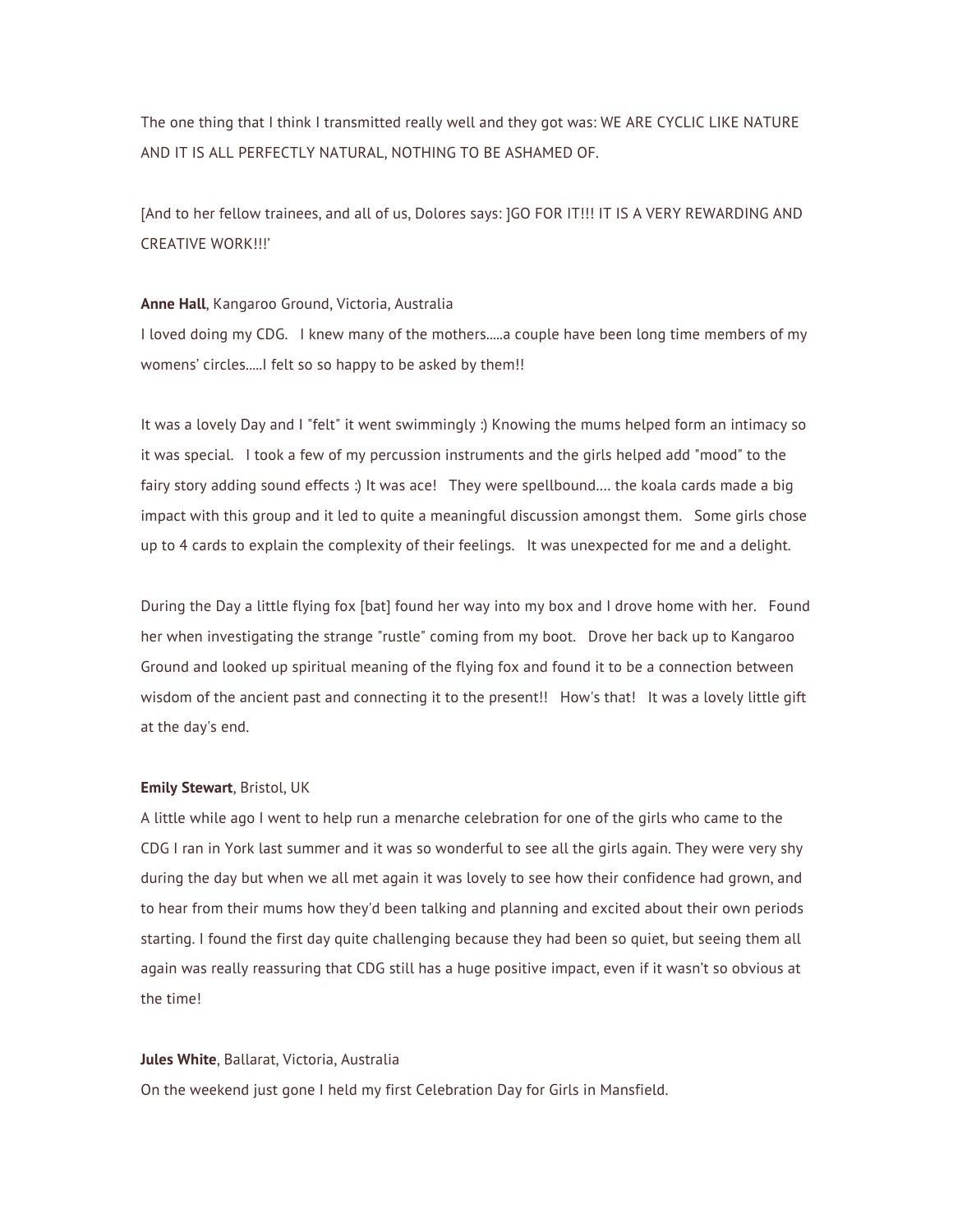It was an amazing day and I believe I am still processing the experience. Anne I have just re-read your reflection of the day and it was such a beautiful summary. Everything you felt, happened for me plus a whole heap more!

For the mother session, the first woman when introducing herself spoke about her recent separation from her partner of over 25 years and the impact it is having on her and the family. The second mum - shared her story about breast cancer, round after round of chemo therapy and mastectomy and being thrown into menopause unexpectedly. All the stories from the mums were all really strong and powerful. All I can say is that if I did not have 5 years of running a womens circle with strong women, plus 15 years facilitation experience, I would not have know what to do! But the magic of the circle sung forth and it was in the listening and honouring that another step towards healing was being woven for all of us.

It is so special to be able to spend a whole morning with the girls, talking, laughing, sharing, questioning all about menstruation and their bodies. I was amazed by the number of questions that just kept coming! They were never ending and usually I would be answering… 'well yes and no….. with me then having to explain how some women experience pain whilst others do not, that we are all unique and beautiful individuals and so were they!' The other thing was their eyes going wide open when I pulled out the various pads and tampons they can wear (especially the super ones). One commented on the pads that it would be like wearing a nappy!

It was such a hot day and by the time the mums were coming you could see the girls had had enough and really needed a break. It was timed perfectly and the energy the mums brought into the circle lifted and sustained as all (so did the scrummy lunch!!)

One thing before I forget is the amazement I hold for you Jane. I have facilitated a heap of courses over my 'professional' career as a facilitator and I have never come across a program that is just seeped with wisdom, grace and perfection. You can feel the knowledge and the divine everywhere through out the program. It is an amazing experience to observe the sessions and watch Jane weave her magic, but to be the centre and creatrix of them and creating a sacred space is a real gift. Thanks Jane!

Mel - I had your locket with me the whole time and used it to show the girls as to what I was asking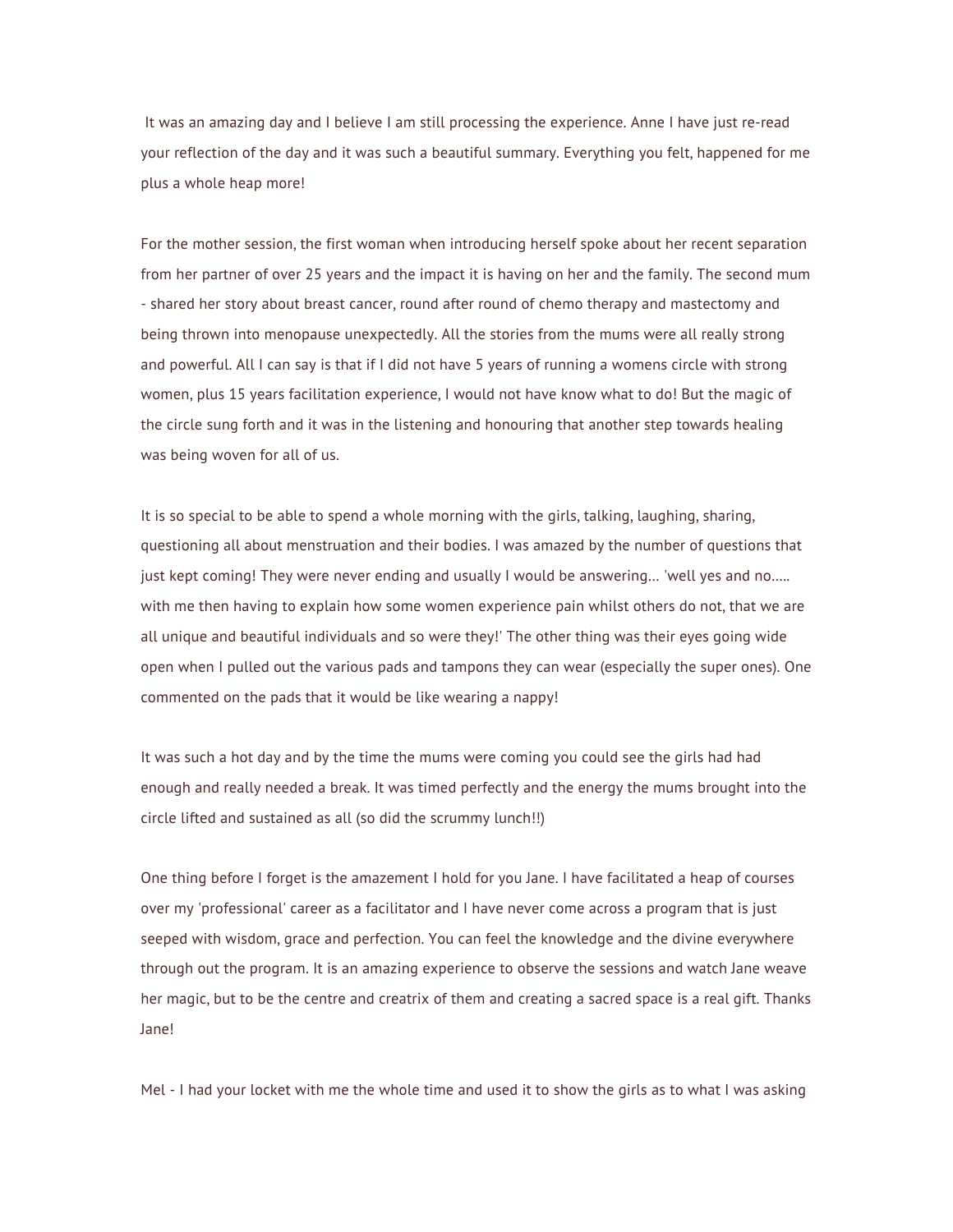of them. So thank you for your blessings. Also on my altar I had a beautiful glass jar of the seeds from our mandala at the training session.

# **Imelda (Charumati)**, Croydon Park, NSW, Australia

I feel very privileged to be joining the ranks of such amazing and divine women! I had a lot of support for my first CDFG on Sunday 30th August in Unanderra, NSW from Jane, Jacintha and Melinda. My grateful thanks to you for being there for me.

I arrived at 8.30, cleaned the scout hall, lit incense, chanted and set everything up. The girls were beautiful and the manual was invaluable. In the afternoon it was so beautiful to see the loving mother-daughter relationships blossom into their next adventure together. I didn't expect it to be quite as rewarding as it was. My heart is full. Now that I've taken that first step, I'm ready for more!!

### **Karin van Ginnekin**, Kapellen, Belgium

Today i had my first CDFG and it was amazing. Thank you so much for having brought this concept into the world, Jane. That it was something really deep, i already assumed but now when I experienced it myself, I now feel that this is the work I want to do.

I had 7 mothers and 8 daughters. (2 sisters), the girls were from 10 till 13 years old. some of them were very happy to come and some had to be forced in a kind way by their mothers. but almost immediately they opened up to the program and began to connect with one another.

I had the feeling that most of the girls already knew about the biological side of the story but it is always good to hear it again. The apron worked real fine and they loved it. the mandala, showing the products, how many periods,.. it all opened a deeper consciousness about becoming a young woman and to be proud of it . I also explained a bit about the different phases in the cycle and that they can work with it.

The mothers were a bit nervous, but it all went well. They told their stories. especially the stories about their menarche, menstruation as a young woman was very beautiful and connecting. I felt that the more time passed and the more sharing there was, the more connecting there was... the more CDFG could do her work. :)

I noticed that all the girls felt more confident with themselves afterwards, that there was something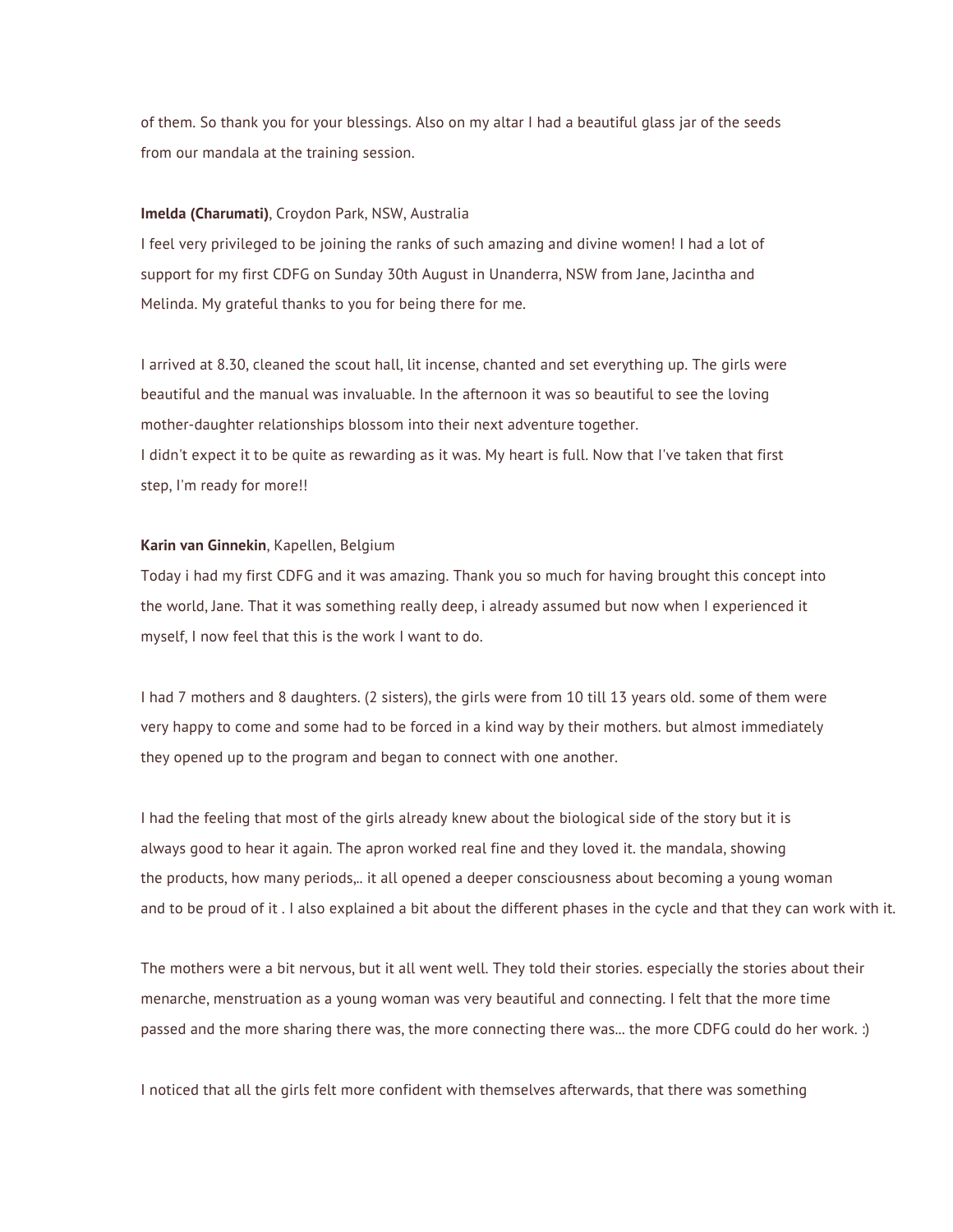deeply settled in the connection between the mothers and the daughters. it touched me very deeply. Some girls told me that they had much more confidence in themselves now and that they now knew that they were not alone.

I never had a job that was so great as this one. I never had a job that gave me such a good feeling. This is the first time that I find myself doing something that gives another person a deeper inner knowing, which gives great joy AND at the same time also gives myself a deep connection and satisfaction. It is really mindblowing :)

# **Sara Spiazzi,** Verona, Italy

The CDG has been wonderful!

All went well and smooth, the girls were committed, interested and collaborative, the one that already had her period came out pretty soon and was keen to share her experience with others, which was very valuable!

The program you built is amazing and really works out, I didn't do henna but we read cycling to grandma book and they loved it, they were following the book reading English while listening me reading my Italian translation, how cool!

What I loved most was the way mums have been involved: they appeared in the circle each one with her beautiful style and a great simple story, super real. I witnessed their daughters looking up at them as mums AND AS WOMEN, sensing that they received the message that growing up as women they will be fine and become great women as all we are.

I share this with you with much love and gratitude from my heart.

## **Charlotte Young**, Kew East, Melbourne, Victoria, Australia

My first CDG was great!! The girls were gorgeous and by just after morning tea all very relaxed and open and giggly. The mothers offered their stories and wisdom with grace and mostly ease and it was a moving afternoon. I had 8 in the end. One joined the night before and one pulled out on the morning. I loved every minute of it!

#### **Olaia Melo**, Hobart, Tasmania, Australia

I am soooo excited, the mothers and grandmother session was FANTASTIC!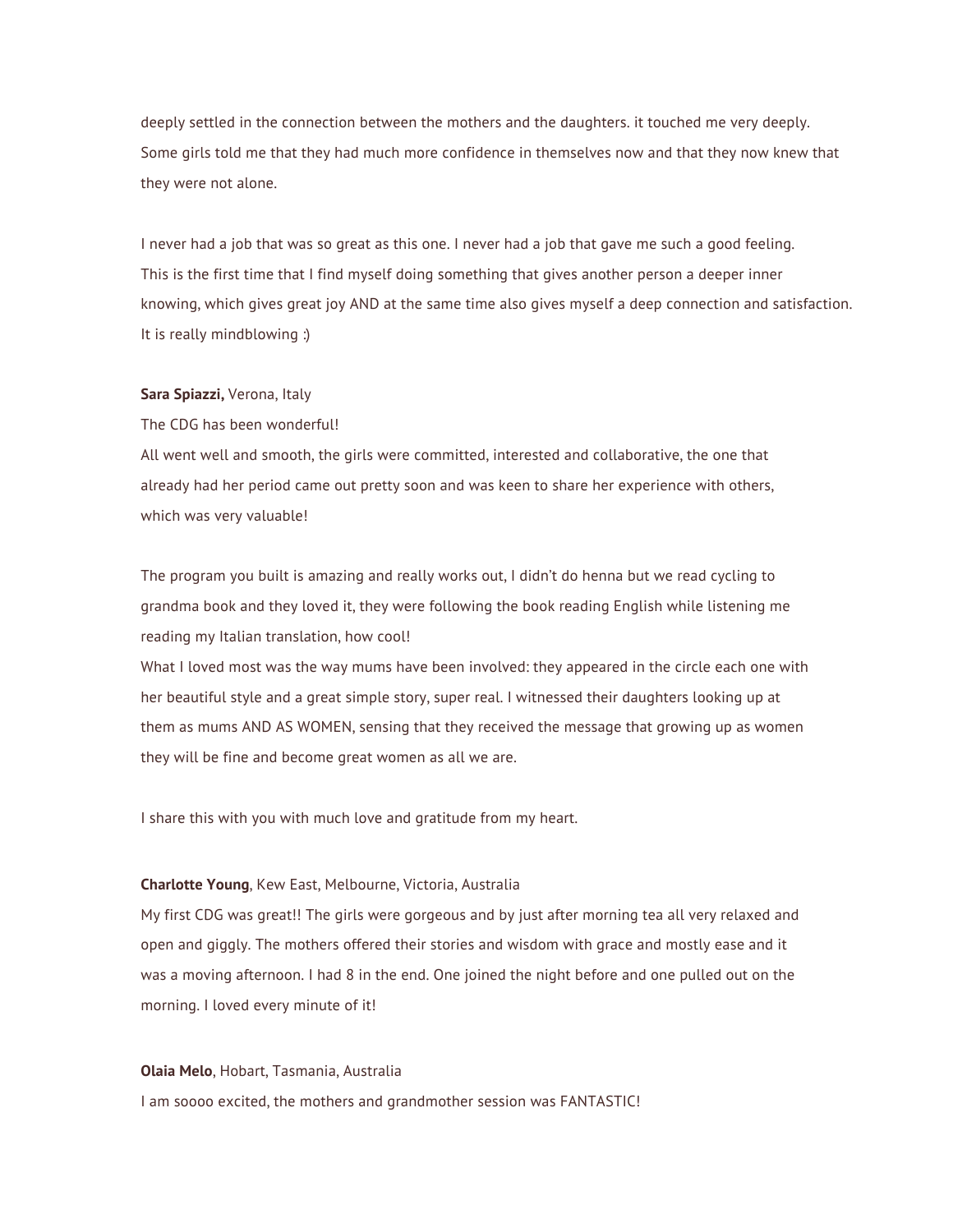#### **Jac Gunasekera,** Sydney, NSW, Australia

The CDG I did last October was with the Year 5 girls at the local Steiner school and they were *so excited* about the day. Bursting!

As you know, every group is different, with its own dynamic. This group was so cohesive, so nurturing of each other, and so respectful of each other's questions and space. And they were loads of fun.

I had found out in the mothers session that a few of the girls were already menstruating. One of these girls shared this with the group, the others didn't, it didn't matter - they all got so much out of the day. Even for those girls already bleeding, they jumped at the opportunity to ask questions, to gape and delight in the Vulva puppet, to work out the number of periods they'd have, to be Henna Goddesses, and to *celebrate* menarche!

They couldn't get enough of the Q&A. Some continuing to write questions while snacking at morning tea. The questions were plentiful, thoughtful and, just quietly, such a riot! 'Do you have to cut pubic hair?', 'What are the covers of the fajina made of?'.

And the mum's were amazing and resplendent in red. They didn't all know each other, and they came from different backgrounds, but were all there for their girls, were open and honest throughout, and well and truly part of the celebration. One of the mum's even brought in a Celebration cake for us to have after lunch.

Tears were shed during 'Some Day', and there were hugs all round at the end of the day. The girls want to do it again in a few years when they each have their period.

I told Jane I was on such a HIGH for days afterwards. Not only because I get a bit nervous beforehand and it was such a relief that it was over and went smoothly. But also because it was a truly special group, and a special day. And that all the energy I had put into the day, was returned to me in bucket-loads. It is such a blessing for me, that I get a taste of the joy of girlhood, while they are getting a glimpse into the wonder of womanhood. It is such a magic exchange of energies.